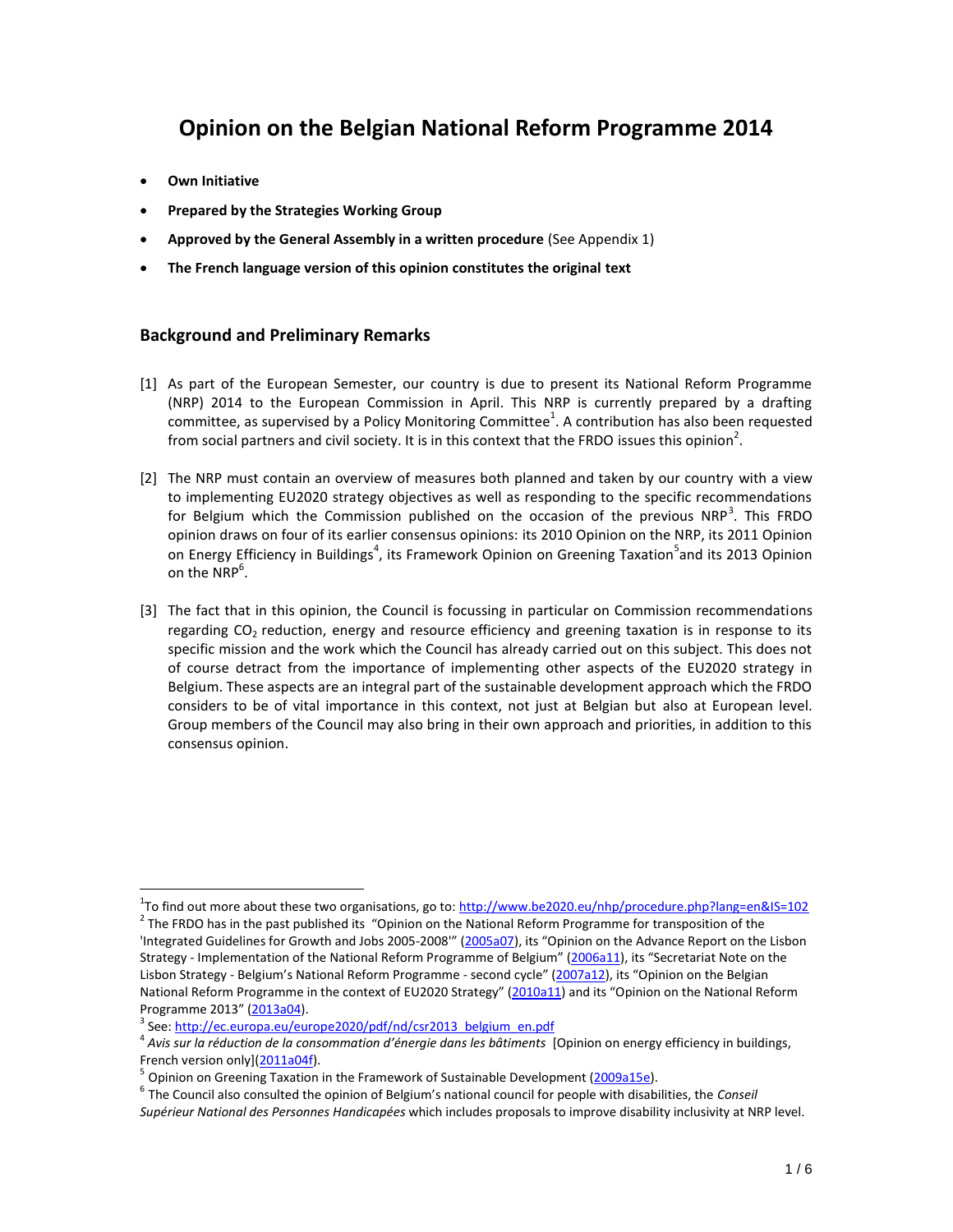# **Content of the Opinion**

#### *The Overall NRP Vision*

- [4] The FRDO notes that, compared to the Lisbon Strategy, the EU2020 Strategy aims to widen its strategic focus, giving social and environmental issues equal emphasis alongside economic issues. The Council believes that these three sustainable development areas should, in an integrated approach, be relevant to both EU policy (the European Semester) and Member State policy (the reform and stability programs which are being tackled together).
- [5] The FRDO would also like to see greater clarification on the connections between the short and medium-term vision of the EU2020 Strategy and the longer term vision of the European Sustainable Development Strategy (EUSDS). Should the latter be revised, our country "shall be actively involved in this revision process with a view to ensuring maximum efficiency and coherence with regard to EU-2020 strategy"<sup>7</sup>. Similarly, the NRP should also refer to the sustainable development policy framework in our country, as well as the long-term sustainable development vision approved on 17 May 2013 by the Council of Ministers and the concept of a low carbon society by 2050. The EU2020 mid-term review<sup>8</sup> will be a key moment for organised social debate on the aims of this strategy and the aforementioned relationships.
- [6] In its 2010 opinion on the Belgian National Reform Programme as part of the EU2020 Strategy Framework, the FRDO requested that the issue be examined from an international viewpoint, taking account of Belgium's competitive position at international level and the impact of our growth on the reduction of world poverty and sustainable development in the South. In the same 2010 opinion, the Council noted that employment was an absolute priority, and one which involves looking at not only the quantity but also the quality of jobs available.

## *Process Management*

 $\overline{a}$ 

- [7] The FRDO considers that the political decision-makers and the federal and regional government bodies dealing with economic, social and environmental issues must all be involved in the drafting of the NRP, in order that it embody the integrated vision referred to in [4]. The Council also wishes to see the NRP containing more than a single summary of the actions being taken at various levels of authority. The Council is consequently pleased to note that the federal government has decided to include in the NRP 2014 a section covering scheduled actions, as requested by the European Commission.
- [8] The FRDO has often emphasised the importance of the sustainable development impact study as a tool for both EU2020 and NRP processes, to evaluate the long and short-term social, economic and environmental aspects of a political issue and thereby arrive at integrated decisions. As of  $1^{st}$  January 2014, the federal government has decided to deploy a wider impact study instrument, namely the Regulatory Impact Analysis (RIA). The Council recommends the effective use of this tool, and that the RIA take into account the three aspects of Sustainable Development in an integrated manner.

 $7$ See the general Policy Document on Sustainable Development 2012: <http://www.lachambre.be/FLWB/PDF/53/2586/53K2586025.pdf>

 $^8$  The mid-term review was announced for the second half of 2014 as part of the programme of the Greek presidency of the Council of Europe.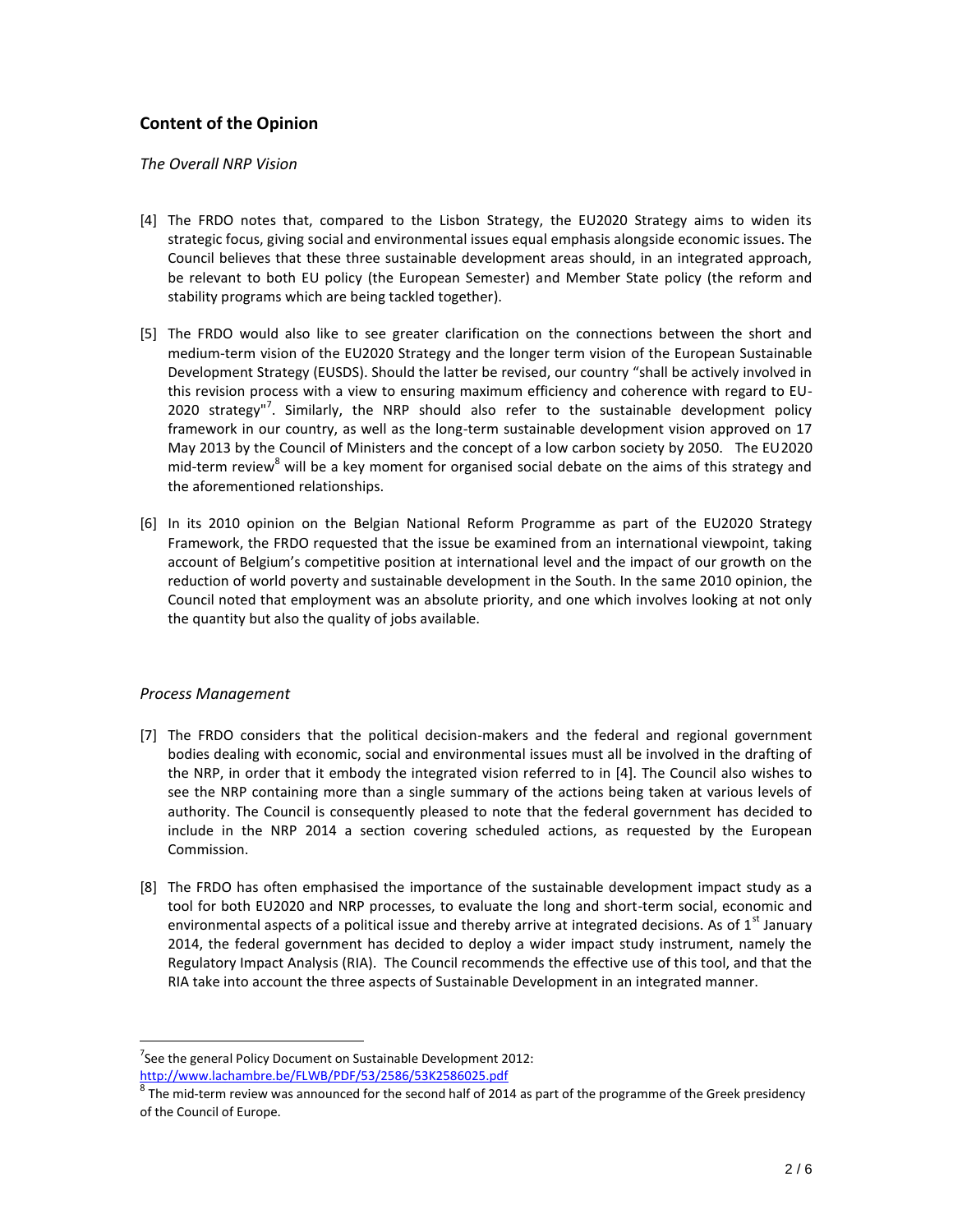[9] The FRDO appreciates the fact that civil society, through various advisory bodies, is regularly involved in the process, and especially through this latest regulation. It hopes that in the future, its contribution will be more fully taken into account.

## *Energy and Resource Efficiency*

*Regarding Recommendation 7 of the European Commission: "Take concrete measures and agree a clear division of tasks between the federal and regional authorities to ensure progress towards reaching the targets for reducing greenhouse gas emissions from non-ETS activities, in particular from transport and buildings."*

- [10] Energy efficiency is essential to meeting climate change targets. Ambitious energy efficiency aims will drive green employment and sharpen the competitive edge of our businesses. There is great potential for this in our energy-intensive country, right across the industrial, transport, domestic and construction sectors. The Council calls for a better interactively-compiled list of potential money and energy-saving measures to be made in order to improve competitiveness and employment, and that a list of current barriers to energy efficiency be drawn up in association with stakeholders. Moreover, to overcome these obstacles, a route map must be drawn up for the implementation of any appropriate measures found, including the creation of test fields and research into innovative tools. This must be set up in tandem with a monitoring and evaluation system which will enable progress to be tracked. This approach will in many cases require regional collaboration.
- [11] The FRDO hereby proposes for consideration its opinion on energy efficiency in buildings<sup>9</sup>, which proposes an approach which utilises a number of tools (e.g. industry standards, the distribution of information, taxation, the financing of investments, new types of housing etc.) and which integrates, coordinates and optimises work done at various levels of authority. This opinion also includes a series of Council recommendations. It also made the case for the greater use of third-party investment systems, in order not only to create new jobs but also improve energy efficiency, reduce energy consumption and increase the proportion of renewable energy.
- [12] Resource efficiency (for both energy and materials) is an important aspect of reducing the consumption of raw materials and the production of greenhouse gases. It can also help to create jobs and drive innovation and therefore potentially market competition; it also aims to break the direct connection between economic growth and the use of these commodities. The FRDO would therefore like to see this concept being better integrated into the NRP. Resource efficiency requires a coherent framework connecting regional and federal action, as well as the implementation of appropriate policy tools and resource efficiency indicator monitoring to measure, inter alia, our consumption of raw materials, water, space as well as our greenhouse gas emissions. This means examining resource consumption impact across the entire lifecycle of a product, i.e. including a product's manufacturing, use, recycling and end-of-life stages. From this point of view, innovation has an important role to play in helping manage resource consumption so as to ensure more sustainable and efficient production and consumption methods.
- [13] With regard to transport, the Council has issued a number of practical proposals in its previous opinions. These have included six proposals for reducing environmental damage and energy consumption in this area related to the supply and demand of sustainable mobility, a "modal shift", technological solutions, taxation and education and awareness campaigns<sup>10</sup> (also including the aim of

 $\overline{a}$ 

<sup>9</sup> See[: http://www.frdo-cfdd.be/sites/default/files/content/download/files/2011a04f.pdf](http://www.frdo-cfdd.be/sites/default/files/content/download/files/2011a04f.pdf)

<sup>10</sup> See: <http://www.frdo-cfdd.be/sites/default/files/content/download/files/2007a09f.pdf>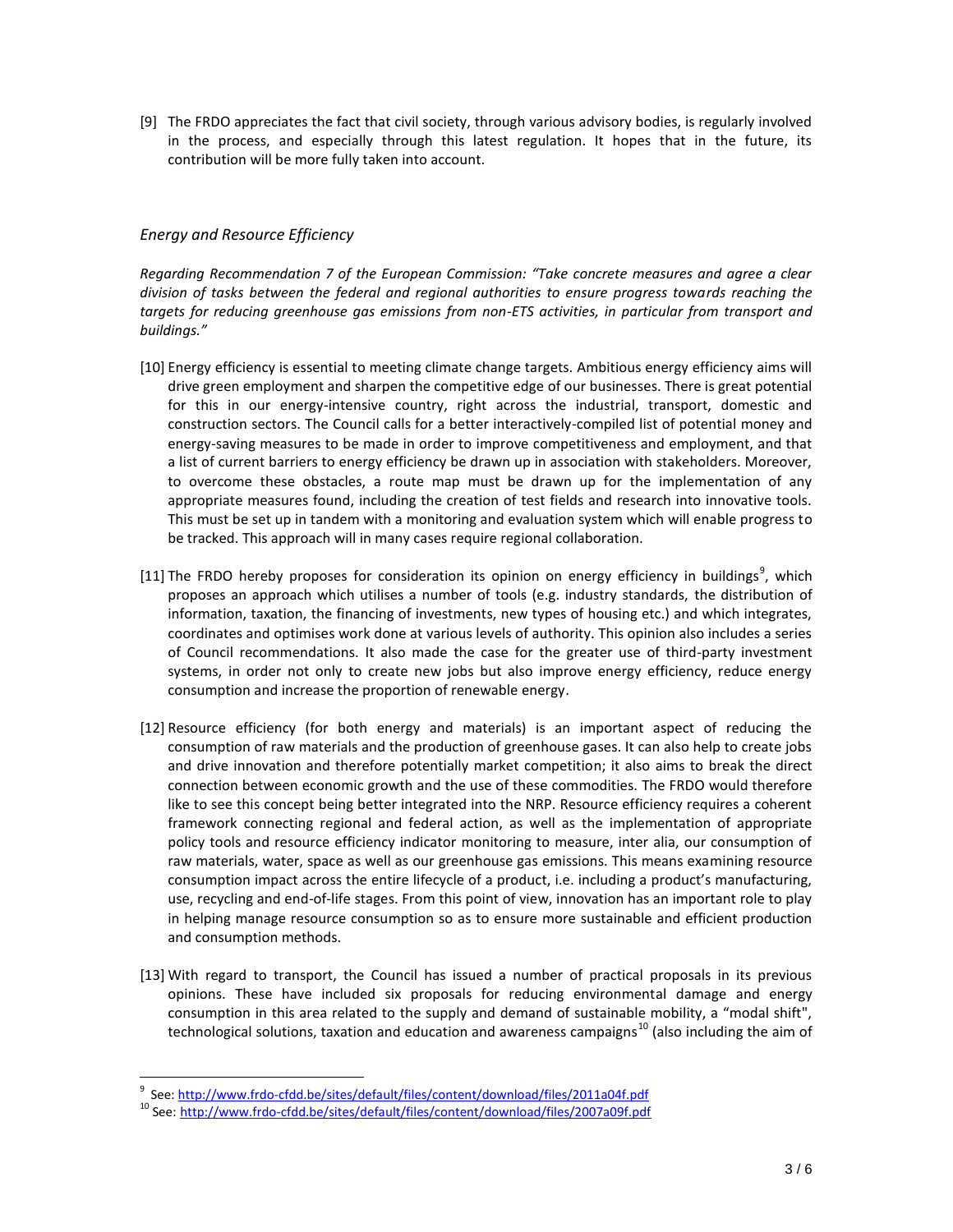limiting demand). The Council also recommends the inclusion of the results of the recently launched pilot study into the kilometre tax.

#### *Taxation*

 $\overline{a}$ 

*Regarding the first section of Recommendation 5 by the Commission: "Establish concrete and time-specific proposals for shifting taxes from labour to less growth-distortive tax bases, notably by exploring the potential of environmental taxes"*

[14] In 2009, the FRDO published an opinion on "Greening Taxation in the Framework of Sustainable Development<sup>"11</sup> which may make a useful contribution to the NRP 2013. This opinion contains ten criteria which need to be fulfilled for greening taxation. The Council also includes in this opinion a series of measures which in many cases require regional collaboration. These proposals may be the key to achieving EU2020 objectives.

<sup>11</sup> See: [http://www.frdo-cfdd.be/sites/default/files/content/download/files/2009a15e.pdf](http://www.frdo-cfdd.be/sites/default/files/content/download/files/2009a15f.pdf)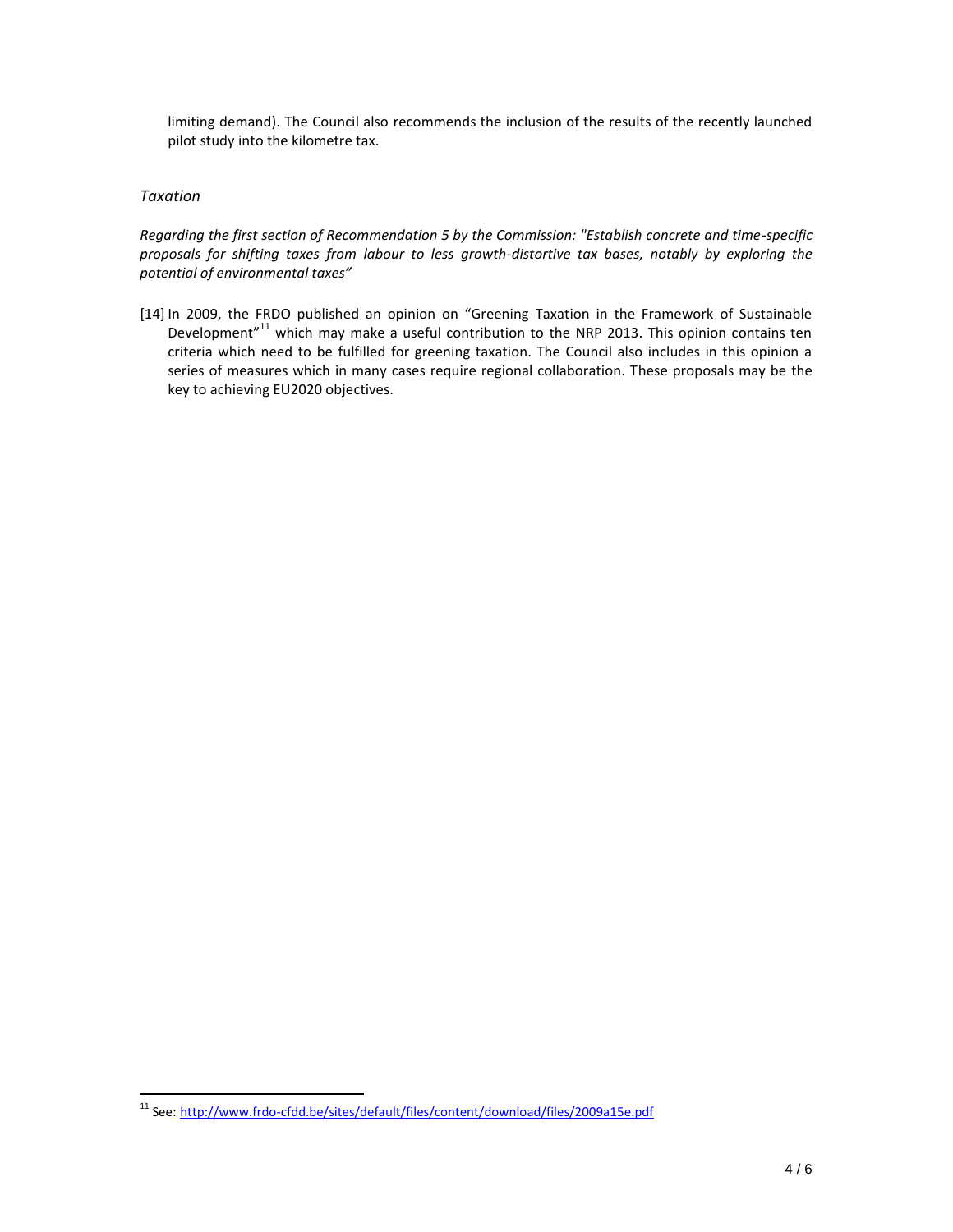# **Appendix 1: Voting members of the General Council who voted on this opinion**

- $\triangleright$  The Chair and two Vice-Chairs: M. Aelvoet, L. Cloots, O. Van der Maren, M. Verjans
- $\triangleright$  2 representatives of non-governmental organisations for environmental protection: M. Bienstman, M. Cors
- 2 representatives of non-governmental organisations for development cooperation: R. De Meyer, B. Gloire
- $\triangleright$  4 representatives of workers' organisations: B. De Wel, S. Storme, F. Van Daele, C. Verdoot
- $\triangleright$  5 representatives of employers' organisations: V. Biebel, A. Nachtergaele , M.-L. Semaille, P. Vanden Abeele, F. VanTiggelen
- $\triangleright$  1 representative of youth organisations: O. Beys

#### **Total: 18 of 24 voting members**

# **Appendix 2**

## **Meetings for the preparation of this opinion**

The *Sustainable Development Strategies* working group met on 16 January 2014, 23 Febriary 2014 and 18 March 2014 to prepare this opinion. On 16 January, Mr Kim Lievens, Advisor to the Prime Minister's Strategy Group, presented the Federal Government's vision of the AGS and the NRP.

## **Appendix 3**

## **Participants in the preparation of this opinion**

**Chair** Prof. Tom Bauler

#### **FRDO voting members and their representatives**

Olivier Beys (Jeugdraad) Vanessa Biebel (FEB) Antoinette Brouyaux (Associations 21) Lieze Cloots (BBL) Philippe Cornelis (CSC) Rudy De Meyer (11.11.11) Jonathan Lambregs (Jeugdraad) Stijn Rocher (FEB) Olivier Van der Maren (FEB) Diana Van Oudenhoven (CGSLB) Geert Vancronenburg (FEB) Lars Vande Keybus (ABVV) Olivier Vermeulen (Conseil de la Jeunesse)